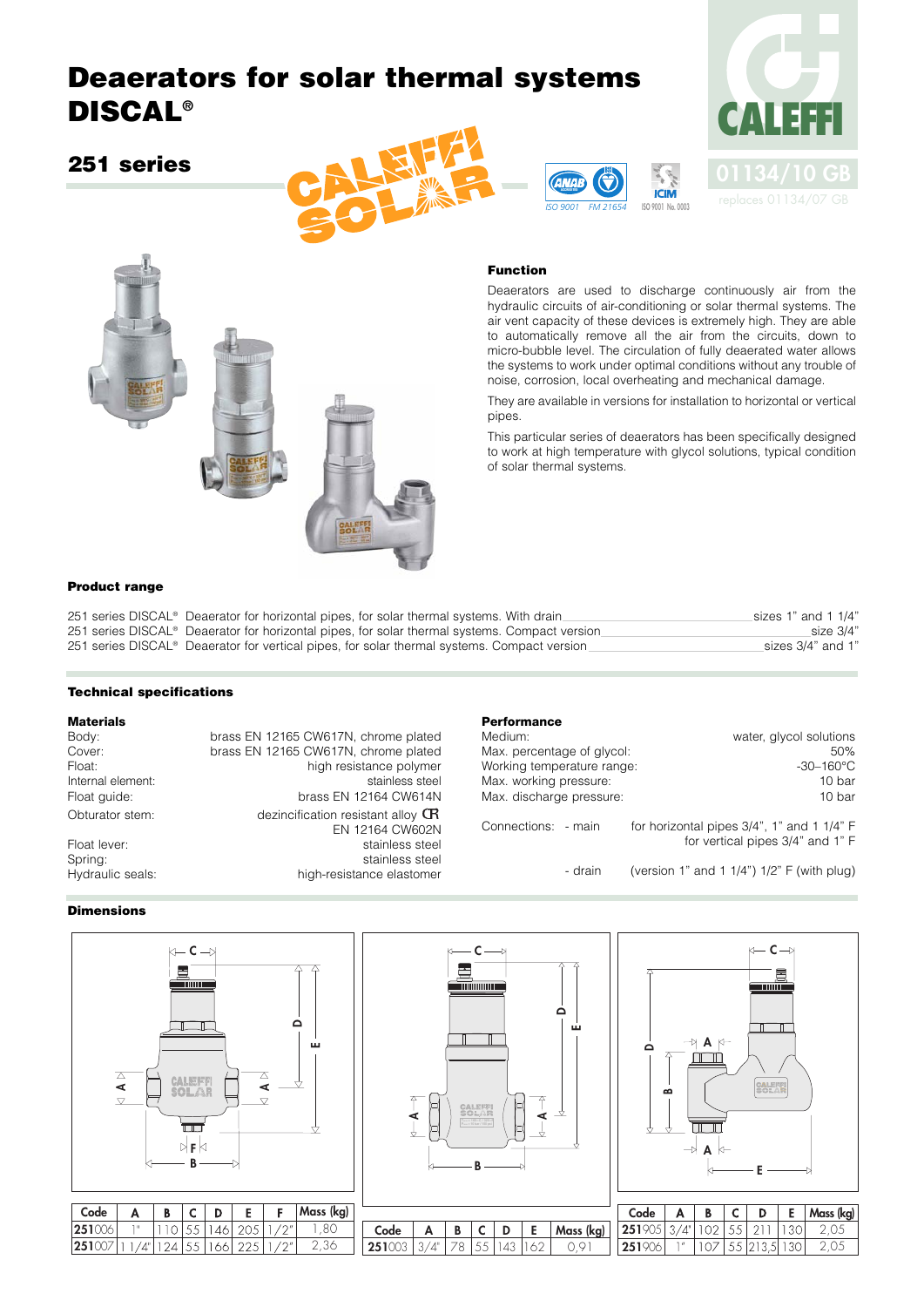#### **The process of air formation**

The quantity of air that can remain dissolved in solution in the water depends on the pressure and temperature.

This relationship is known as Henry's law, whose graph below permits quantifying the physical phenomenon of releasing the air contained in the medium.

By way of example: at the constant absolute pressure of 2 bar, heating the water from 20°C to 80°C, the quantity of air released by the solution is equal to  $18 \mid$  per m<sup>3</sup> of water.

In accordance with this law it may be noted how there is a greater release of air from the solution as the temperature increases and the pressure decreases. This air is in the form of micro-bubbles with diameters in the order of tenths of a millimetre.

The micro-bubbles form continuously in the water of the solar thermal systems on the top of the panels, that is at the points in the circuit where the highest temperatures are reached.

This air is partly reabsorbed as the medium reaches the parts of the circuit at a lower temperature, partly remaining in the medium and therefore must be extracted.

#### **Graph of solubility of air in water**



#### **Operating principle**

The deaerator utilises the combined action of several physical principles. The active part is composed of a set of metal screen surfaces arranged like spokes (1). These elements create such swirling motion as to facilitate the release of micro-bubbles and their adhesion to the surfaces.

The bubbles, joining together, increase in volume until the hydrostatic thrust is such as to overcome the force of adhesion to the structure. They then rise towards

the top of the device from where they are released by a float-operated automatic air vent valve (2).



#### **System operation**

In solar panel thermal systems with forced circulation it is necessary to expel all the air in the medium during the phases of starting up and operating the system.

The deaerator permits separating and expelling this air from the medium continuously and safely.

This means that the circuit stays completely deaerated automatically; any decrease in pressure due to the release of air is compensated by a suitable filling unit.



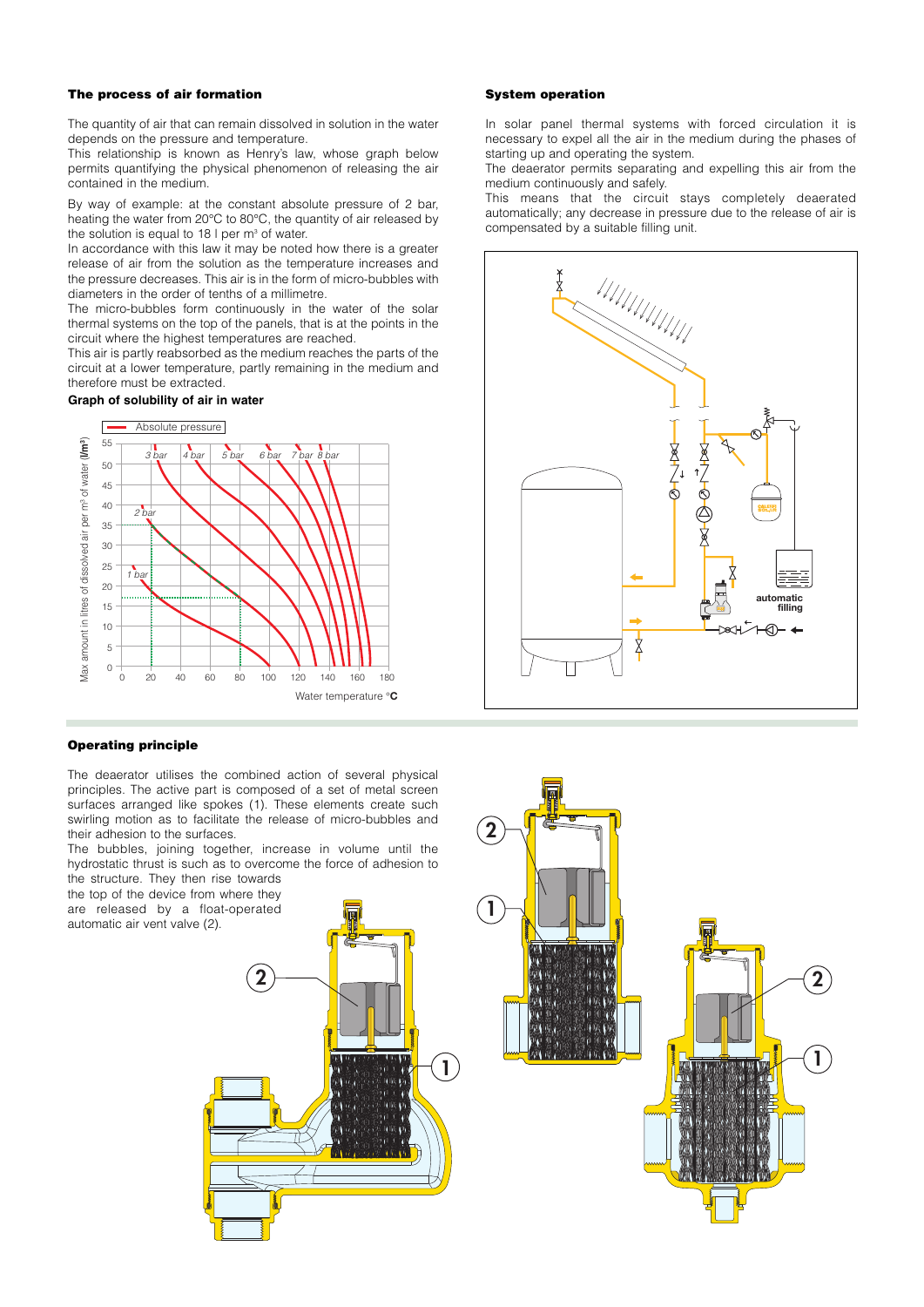#### **Construction details**

#### **Resistance to heat and high discharge pressure**

The high performance of this series of deaerators, moreover required in solar thermal systems, is guaranteed by the use of particularly heat resistant materials.

They allow maintaining the functional features of the deaerator with glycol water temperatures up to 160°C. The internal geometry of the deaerator has been designed to be able to discharge the air up to a pressure of 10 bar.

#### **Facilitated maintenance operations**

DISCAL® devices are built so that maintenance and cleaning procedures can be performed without having to remove the valve body from the pipe.

Access to the moving parts controlling the air vent is attained simply by removing the top cover.



#### **Hydraulic characteristics**



| <b>Size</b>      | 3/4" | $-411$<br>3/4"<br>$\sim$ | $-472$ | 1/4" |
|------------------|------|--------------------------|--------|------|
|                  |      | <b>Vertical version</b>  |        |      |
| $Kv$ ( $m^3/h$ ) |      |                          | חר     |      |

The maximum recommended speed of the medium inside the pipe is 1,2 m/s. The following table shows the maximum flow rates in order to meet this requirement.

| <b>Size</b>      | 3/4" | $3/4" - 1"$             | $-111$ | 1 1/4" |
|------------------|------|-------------------------|--------|--------|
|                  |      | <b>Vertical version</b> |        |        |
| l/min            | つつ . | つつ                      | 35,18  | 57,85  |
| $Kv$ ( $m^3/h$ ) | ,36  | 1,36                    |        | 3.47   |

#### **Air separation efficiency**

DISCAL® devices are capable of continuously removing the air contained within a hydraulic circuit, with a high degree of separation efficiency.

The amount of air which may be removed from a circuit depends on various parameters: it increases as the circulation speed and pressure values fall.

As illustrated on the graph below, after just 25 recirculations at the maximum recommended speed, almost all the air artificially introduced into the circuit is eliminated by the deaerator, with variable percentages according to the pressure within the circuit.

The small amount which remains is then gradually eliminated during normal system operation. In conditions where the speed is slower or the temperature of the medium is higher, the amount of air separated is even greater.



#### **Installation**

The deaerator must always be installed vertically and preferably:

- upstream of the pump where, due to the high speed of the medium and the ensuing drop in pressure, the air micro-bubbles develop more easily;
- on the return and in the bottom part of the solar thermal circuit, with no formation of steam.

The flow direction of the medium is not important in DISCAL® devices.